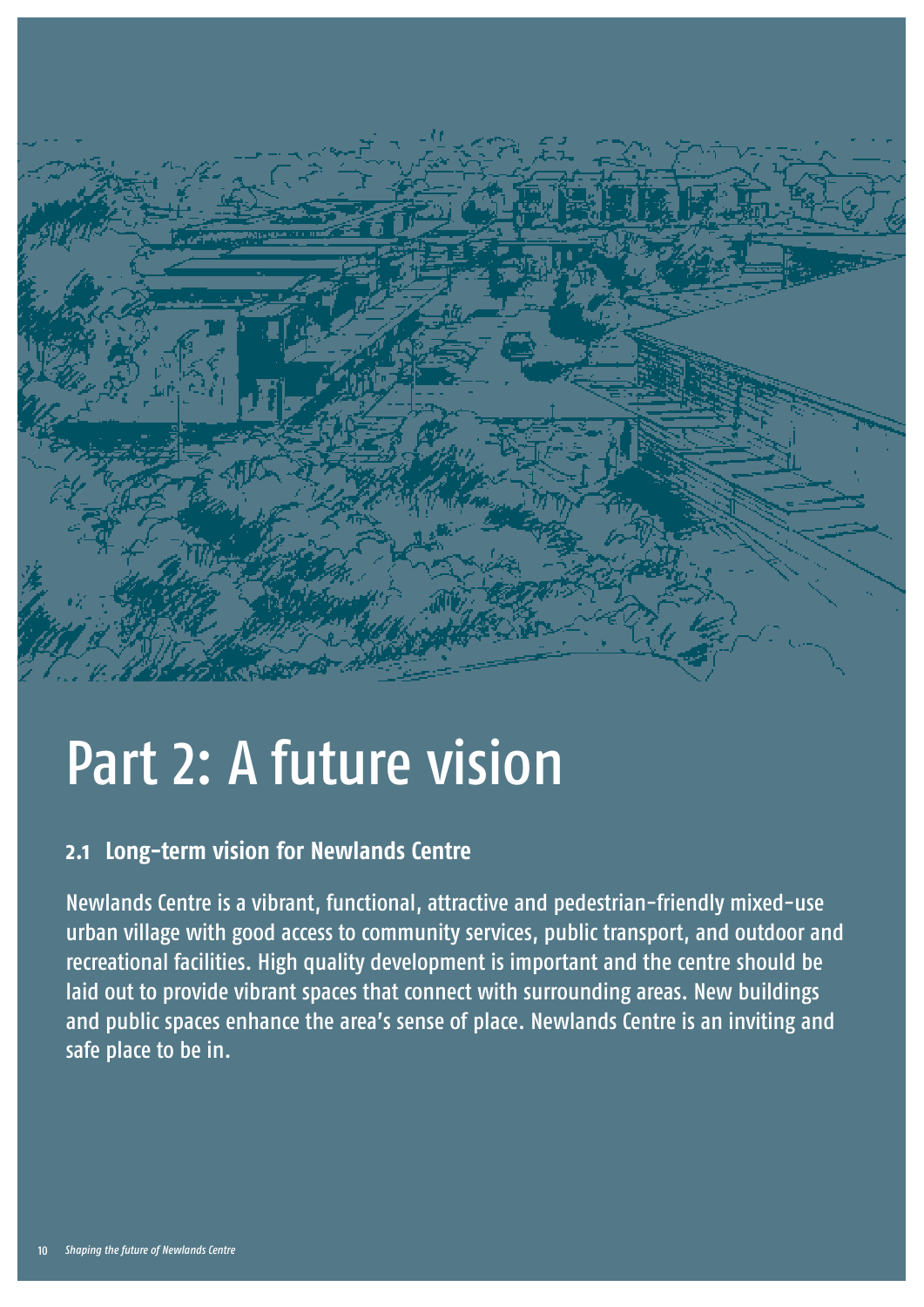Newlands Centre was developed as a commercial centre in the 1960s to provide retail and servicing facilities for a growing suburb. It was once a bustling shopping centre with a range of shops and services on hand for local residents. However, over the years there has been a marked decline in the quality and role of the Newlands Centre as a community shopping centre. Much of this decline can be attributed to the development of Johnsonville town centre and its shopping mall and a subsequent lack of investment in the Newlands Centre.

Newlands Centre has significant potential to strengthen its role as a district centre serving the day-to-day needs of the surrounding suburbs of Newlands, Woodridge, Johnsonville East and Paparangi. Many positive attributes support its long-term revitalisation and redevelopment including:

- close proximity to the central city through road and public transport
- a range of good community, education and recreational facilities in close proximity
- $\cdot$  a large area of flat and accessible land within the centre
- interesting topography and visual connections to surrounding hills and ridgelines
- $\cdot$  good car parking
- a growing population base
- opportunities for residential living within close walking distance of shops, services and public transport.

These positive attributes provide an opportunity to develop the area in a more integrated manner, with an emphasis on encouraging more mixed residential, retail and commercial development into the centre. The Council will work with landowners, investors, businesses and the community to develop Newlands Centre into a more vibrant urban village.

The future development of Newlands Centre will be guided by the development principles set out in section 2.2 and the concept plans in section 2.3. The concept plans set out the vision for Newlands Centre and identify potential short and long-term development opportunities yet are still flexible enough to cope with change. The plans identify sites with potential for redevelopment by private landowners and developers, as well as opportunities for Council investment, such as public space and car parking improvements, better pedestrian connections and Council housing improvements.

# **2.2 Key guiding principles**

To help achieve the long-term vision, the following key principles (explained in more detail on the following pages) will guide the future revitalisation and redevelopment of Newlands Centre:

| (a) | role and identity                                   |
|-----|-----------------------------------------------------|
| (b) | land use and activities                             |
| (c) | vehicle movement and parking                        |
| (d) | public open spaces and the pedestrian cycle network |
| (e) | urban form                                          |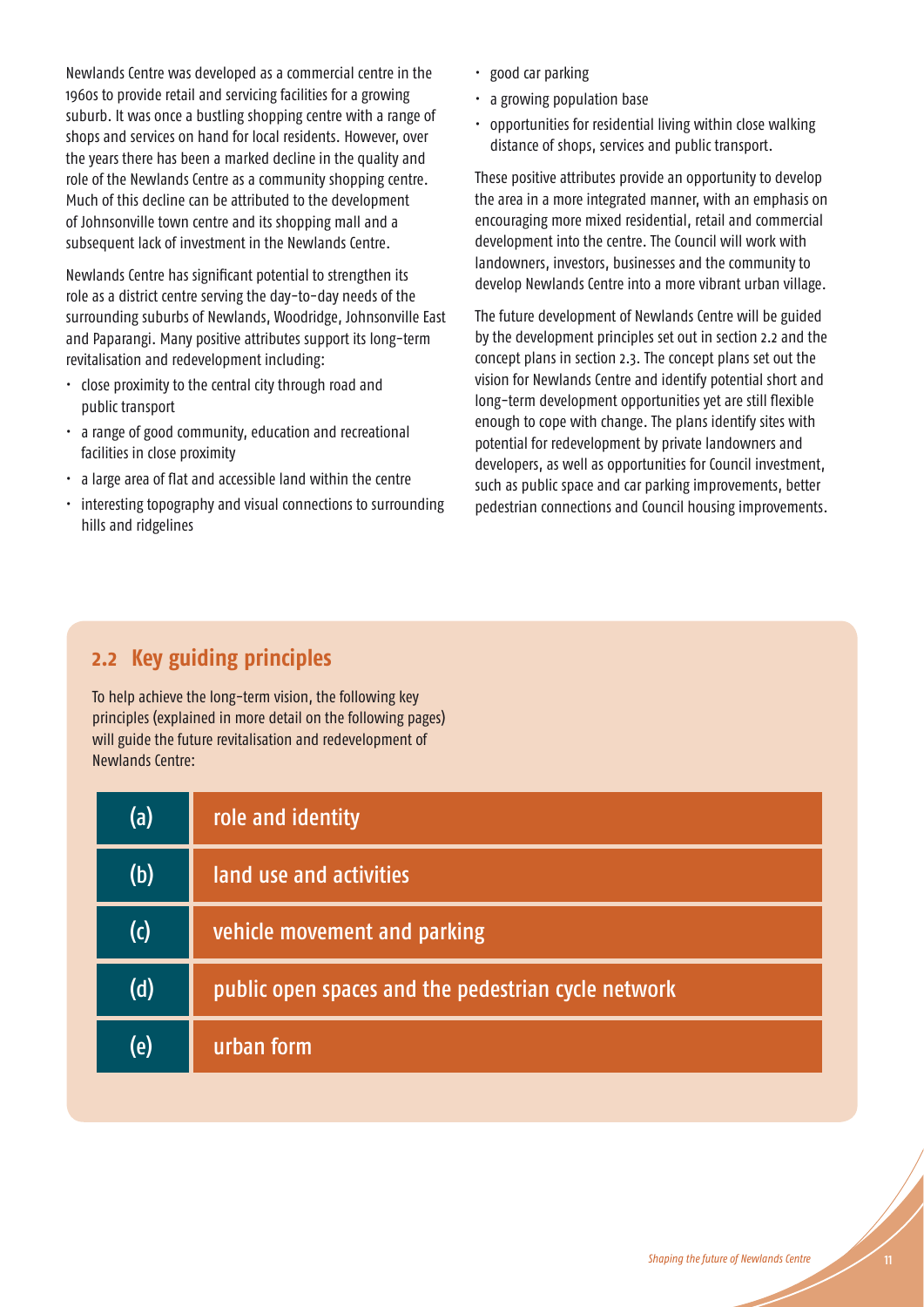# **(a) Role and identity**

Create a stronger 'gateway entrance' to Newlands Centre, develop a stronger focal point for the shopping centre, and enhance the area's sense of place.

### Explanation:

*Improvements to the Newlands Road approach to the centre, and to its key entrance points in the main shopping area of McMillan Court will help create a better sense of arrival and a more attractive, welcoming entry to the centre.* 

*The development of a stronger focal point/centre of activity for Newlands Centre will help boost its vitality and vibrancy. The Council, in conjunction with landowners and developers, will work to improve the quality and attractiveness of the centre, particularly the central McMillan Court shopping area. Improvements to buildings, public spaces and streetscape will help create a stronger sense of place and increase community pride in Newlands Centre. The Council will work with local businesses, private landowners and developers to ensure development proposals contribute to a more vibrant and attractive centre.* 

### Short-term and ongoing strategies:

- Improve and enhance the centre's sense of place through ensuring good quality urban design in new developments, the creation of strong pedestrian connections and linkages, and incorporation of existing character features where appropriate into the design of new buildings and public spaces.
- Retain and enhance the important elements that contribute to Newlands Centre's distinct and identifiable character, including the small-scale strip retail buildings fronting the McMillan Court area, the character signage and the planted banks.
- The central McMillan Court car park area should be designed as a multi-use space for both vehicles and pedestrians, supported by good quality buildings around its edges to support a high amenity pedestrian experience.
- Enhance the centre's main entranceway off Bracken Road for pedestrian and vehicle traffic. This could include improving the main vehicle entrance/exit point, ensuring good quality landscaping, improving footpath and pedestrian provisions and retaining the Newlands shopping centre sign.
- $\cdot$  Create a single main public space/pedestrian focal point located between the existing retail shops, the old bakery building and the McMillan Court car park area. Integrate with the proposed improvement of the north-south pedestrian route and the car park upgrade.
- Retain and enhance long views through Newlands Centre to surrounding hills and ridgelines.

### Long-term strategies:

- Improve the visibility of the following key sites by requiring high quality design to be part of any future private redevelopment proposal(s). Design of buildings and spaces should be appropriate to their prominence and importance to the centre and their location on key approaches:
	- the corner of Newlands Road and Atkinson Street, and along the northbound Newlands Road frontage
	- the corner of Bracken Road and Newlands Road
	- the eastern corner of Stewart Drive and Batchelor Street.



**Visualisation:** A potential long-term vision for McMillan Court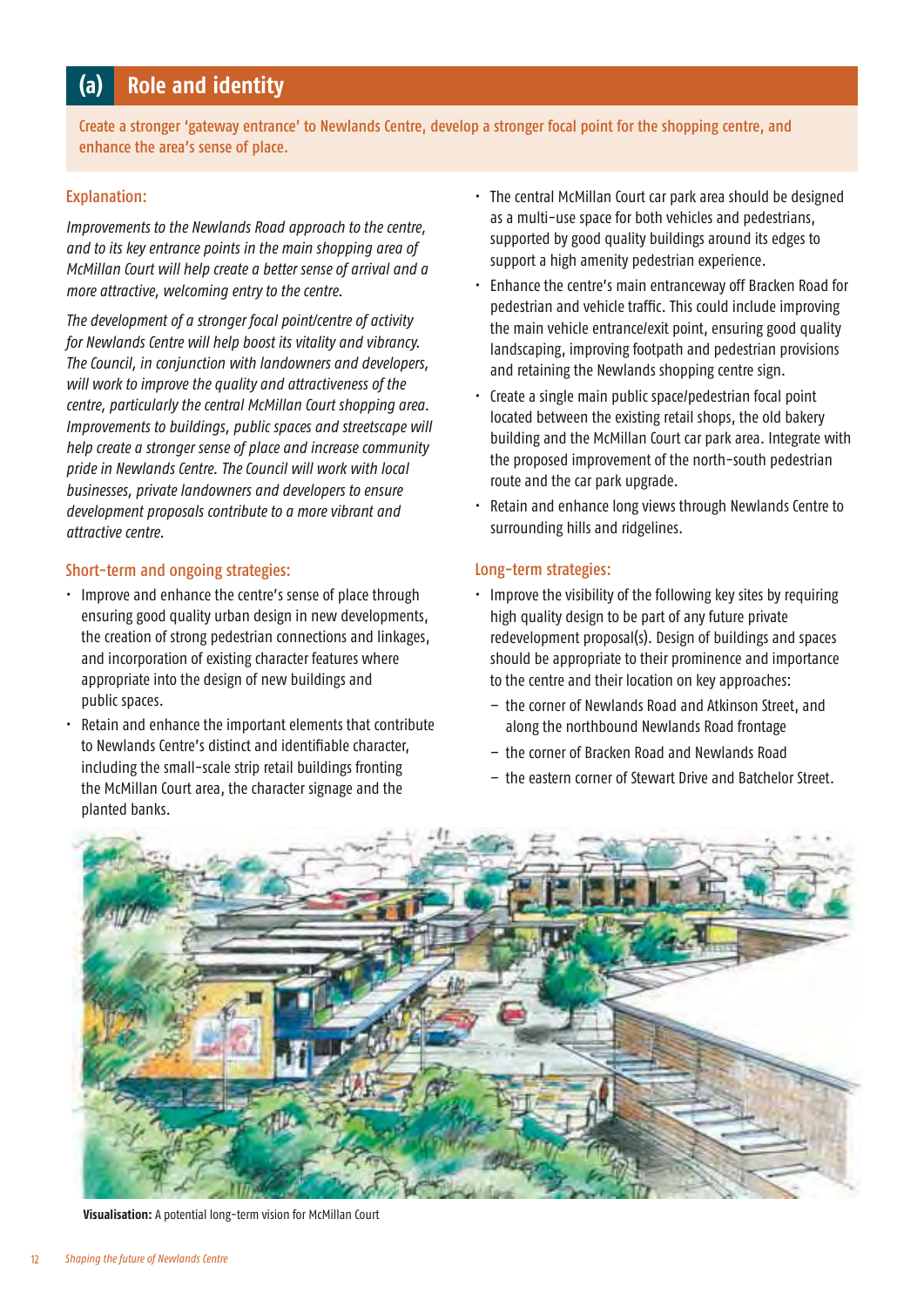# **(b) Land use and activities**

Encourage and facilitate redevelopment in and around Newlands Centre for a range of uses and activities. Use the community centre to enhance the integration of activities and spaces across the Centre.

### Explanation:

*Encouraging a mix of uses and activities within Newlands Centre is of key importance to achieving a more vital and vibrant centre that will better serve the local community's needs. The future development of the centre should include a range of opportunities and choices for work, living and social interaction. This means an accessible and well-designed centre, with a mix of retail and commercial activities, residential activities, good car parking, good quality public spaces, and good access to public transport, community, education and recreation facilities.*

*A greater range of housing types will help cater for different housing needs, including residential living above the groundfloor activities in the centre, and more medium-density housing development in the residential areas surrounding the centre. Increased residential activities will also help increase the area's vitality.*

*The new community centre provides a much-needed boost to Newlands by adding increased community focus and amenity to the area. There is an opportunity to further enhance and strengthen the community centre's relationship with the rest of the centre, especially with the main retail/commercial area, through better quality pedestrian connections and public spaces.*

### Short-term and ongoing strategies:

- Work with private landowners and investors to encourage the development of a mix of retail, commercial and residential activities within Newlands Centre with active building frontages at ground level where appropriate.
- Recognise the new community centre as an important community asset and ensure its integration into the longterm revitalisation of Newlands Centre.
- Utilise Council-owned assets such as public spaces, Council housing, community facilities, recreational facilities, reserve land and legal road and reserve to help support the redevelopment and revitalisation of Newlands Centre.
- Support the revitalisation and redevelopment of Newlands Centre through District Plan objectives, policies, rules and urban design guidance.

• Investigate opportunities for redeveloping the Community House site on the corner of Batchelor and Atkinson Streets to help support the revitalisation and redevelopment of the centre.

### Long-term strategies:

- $\cdot$  Encourage more intensive residential living in and around Newlands Centre including:
	- above commercial/retail uses on Newlands Road and along the Batchelor Street frontage
	- on the western edge of Batchelor Street
	- on the corner of Batchelor Street and Stewart Drive, above commercial spaces for professional suites and home offices on the Stewart Drive frontage
	- in residential areas immediately surrounding the centre.
- $\cdot$  Require active building frontages along the proposed eastwest shared street, running between the community centre and the main retail shopping area, when any significant upgrade of existing buildings or redevelopment of sites are proposed.
- Longer term, encourage a mix of uses on the tavern site with any redevelopment proposal, including privately provided community uses and activities and medium-density residential living.
- As part of a more detailed master-planning process, explore the development of a community park , including a new community playground facility, within Newlands Park. Also investigate the potential for enhancing facilities for the youth community, an all weather track/ fitness course, a walkway link to Robert Street, improved drainage and parking facilities.
- Work with the Newlands Volunteer Fire Brigade to explore the relocation of the Newlands Fire Station to a larger more fit-for-purpose site, to enable clearer and easier access to Newlands Park, the skate park and the potential community park.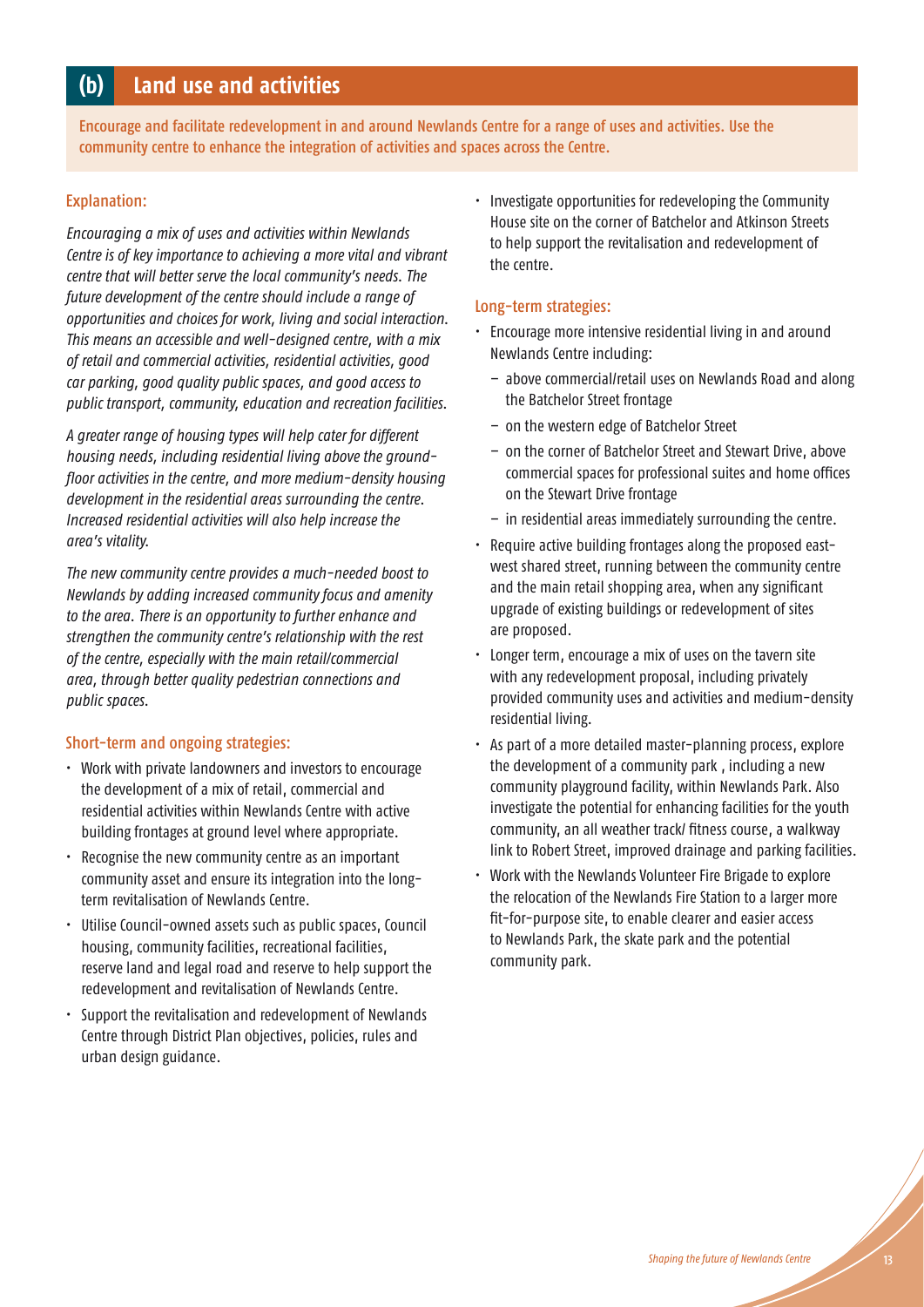# **(c) Vehicle movement and parking**

Ensure vehicle access and parking supports the centre's land uses, provides for accessibility, connectivity and safety, and supports high quality public spaces.

### Explanation:

*Providing safe and easily accessible vehicle access and shortstay parking is important to the successful revitalisation of Newlands Centre, and to ensuring its vibrancy and vitality. Good vehicle access to the centre and good parking for shoppers and short-stay visitors helps to support businesses and services (the key role and function of the centre). The provision of commuter 'park and ride' facilities within the centre's main shopping area (i.e. the McMillan Court area) is not consistent with the role of the centre. Vehicle access and parking should be developed in a way that enables the creation of high quality public spaces and considers pedestrian and cyclist needs and safety.*

### Short-term and ongoing strategies:

- Use new development proposals as an opportunity to improve the design and layout of vehicle access, servicing and car parking within Newlands Centre.
- Ensure there is adequate car parking to support the dayto-day functioning of Newlands Centre, its businesses and supporting services, for example:
	- maintain public parking spaces within the centre and on the surrounding streets
	- manage time-limited parking within the McMillan Court shopping area so that there are adequate parking spaces available to shoppers and short-stay visitors
- formalise and upgrade car parking areas in the space behind the existing McMillan Court shops and adjacent to the tavern car park for additional parking areas (this includes securing appropriate access).
- Support the use of public transport services by working with Greater Wellington Regional Council to:
	- improve the accessibility, quality and safety of bus stops
	- ensure good pedestrian and cycle links to public transport, and the provision of secure bicycle parking areas
	- identify the potential for improved public transport networks and timetables for bus services.
- Examine the need to introduce kerb extensions to increase pavement widths and reduce road widths at crossing points and on corners at key pedestrian access points to the centre.
- Investigate the partial re-opening of Atkinson Street for vehicle traffic (limited access – left in/left out) to help improve accessibility to and from the centre, particularly the community centre.

### Long-term strategies:

 $\cdot$  At the time when any redevelopment is proposed to the commercial properties fronting Newlands Road, investigate introducing a service lane to help improve access to these businesses and provide for parking.



**Visualisation:** A potential long-term vision for Newlands Road/Atkinson Court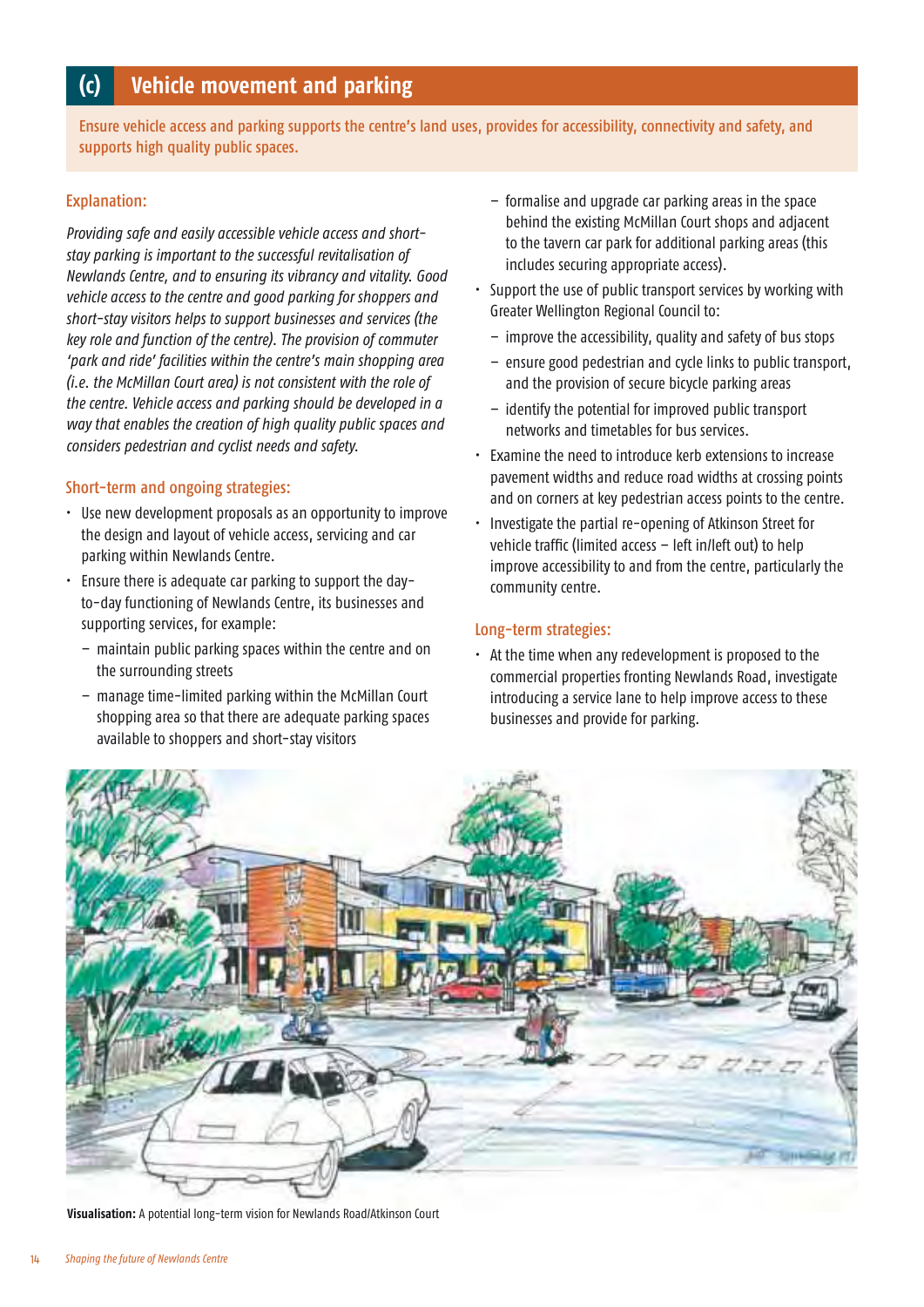# **(d) Public open spaces and the pedestrian and cycle network**

Improve the amenity and integration of the centre with better quality and safer public open spaces, pedestrian and cycle connections.

### Explanation:

*There is a strong community desire to turn Newlands Centre into a safer, more attractive and people-friendly area. This requires an emphasis on creating well-designed attractive public spaces and good quality pedestrian and cycle connections. Such improvements will help to better connect and integrate the different parts of the centre, and are of critical importance to its successful revitalisation. An improved pedestrian environment will make the centre a more attractive place to visit and to do business. Good lighting, attractive well-maintained spaces and high quality connections will also help improve the area and its safety.* 

*More priority should be given to pedestrians within the centre with pedestrian-friendly street treatments such as paving, landscaping, signage, and limits on vehicle access and speeds. Stronger pedestrian and cycle connections to public spaces, public transport, schools, housing, and community and recreational areas, both located within the centre and on its edges, will be created over time with new development.* 

*Emphasis will be placed on the development of two strong, high quality pedestrian links through the centre – one north-south (linking Stewart Drive and Newlands Road) and one eastwest (linking Batchelor Street with the main shopping area of McMillan Court). A better quality central public space/gathering area (located between the existing retail strip, the old bakery building and the McMillan Court retail area) will be investigated with the strengthening of these pedestrian routes.*

### **KEY PEDESTRIAN LINKS**

### Short-term and ongoing strategies:

- $\cdot$  Improve pedestrian and cycle connections to and within the centre by ensuring any new development or redevelopment recognises the importance of pedestrians and cyclists and provides for accessible, safe and high quality connections.
- Strengthen pedestrian and cycle links to public transport facilities and support the development of secure bicycle parking areas.
- Work with Newlands Primary and Bellevue Primary to prepare a school travel plan to help increase safety in and around the Newlands Road area and to help address congestion issues.
- In any public space/streetscape upgrade works, ensure public open spaces link in with the pedestrian network by aligning public space entry and access points with pedestrian routes.
- Undertake a safety audit of the Centre prior to the planned supermarket development and the McMillan Court car park and public space improvements to identify and help address public safety concerns.
- Support opportunities for passive surveillance around the edges of open space areas, including car parking areas and pedestrian links to make them safer.
- Create two strong (visually clear, accessible, well constructed and high amenity) pedestrian links through the centre to form the foundation of an improved pedestrian network as follows:
	- between Stewart Drive and Newlands Road (north-south direction), including a connection across Newlands Road to the bus stop, community hall, Newlands Park; and
	- between Batchelor Street and the main retail shopping area (east-west direction).

North-South pedestrian link

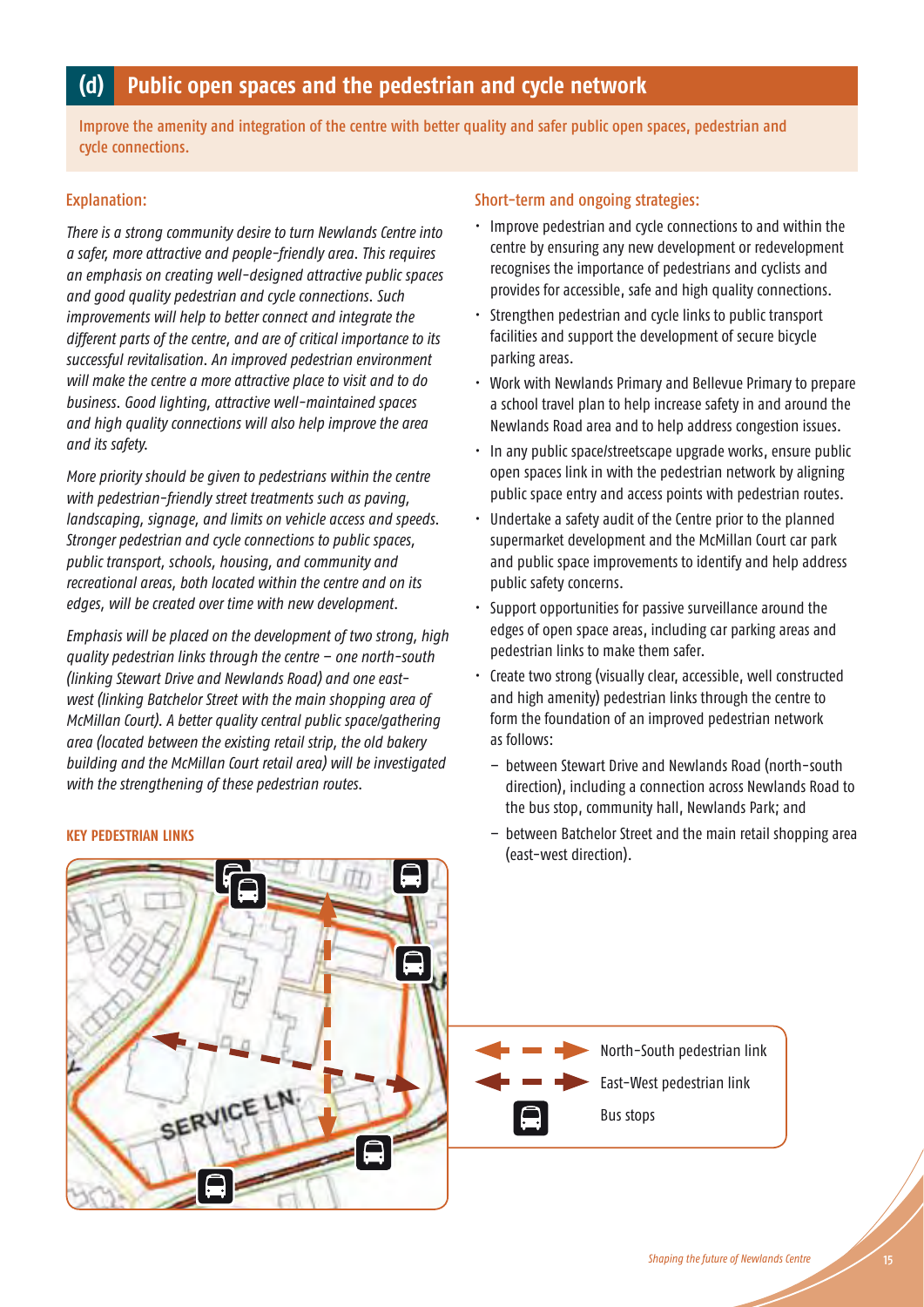

**Visualisation:** A potential long-term vision for Batchelor Street/new East-West shared street and square

- As part of any improvements to the pedestrian network, enhance key access points to the centre including:
	- the walkway between Newlands Road and the main shopping area
	- the entrance from Bracken Road and access through to the shops (including the existing ramp and steps from Bracken Road)
	- the entrance from Stewart Drive to the shops.
- As part of improving and enhancing the pedestrian connection between the community centre and the main retail shopping area, treat the accessway between the community centre and the tavern as a 'shared street'. Give a clear signal to vehicles that pedestrians have priority in this area by using clear signage, landscaping and limiting vehicle speeds.
- As part of improvements to the centre's pedestrian environment, explore the opportunities for improving the covered pedestrian area located between the existing shops (under the glass canopy) to help create a covered, useable, all weather space.
- Construct a new public toilet facility adjacent to the old bakery building and ensure it is clearly visible from the car park and pedestrian route(s) and is easily accessible.

### Long-term strategies:

.

- With any significant future redevelopment of the tavern site, encourage a design that would set the building back, helping create a larger public space area fronting the accessway and Batchelor Street. This would increase the pedestrian friendliness of the area, create a more active street front, and enhance the relationship with the community centre.
- Formalise a pedestrian walkway connection from the end of Robert Street through to Newlands Road.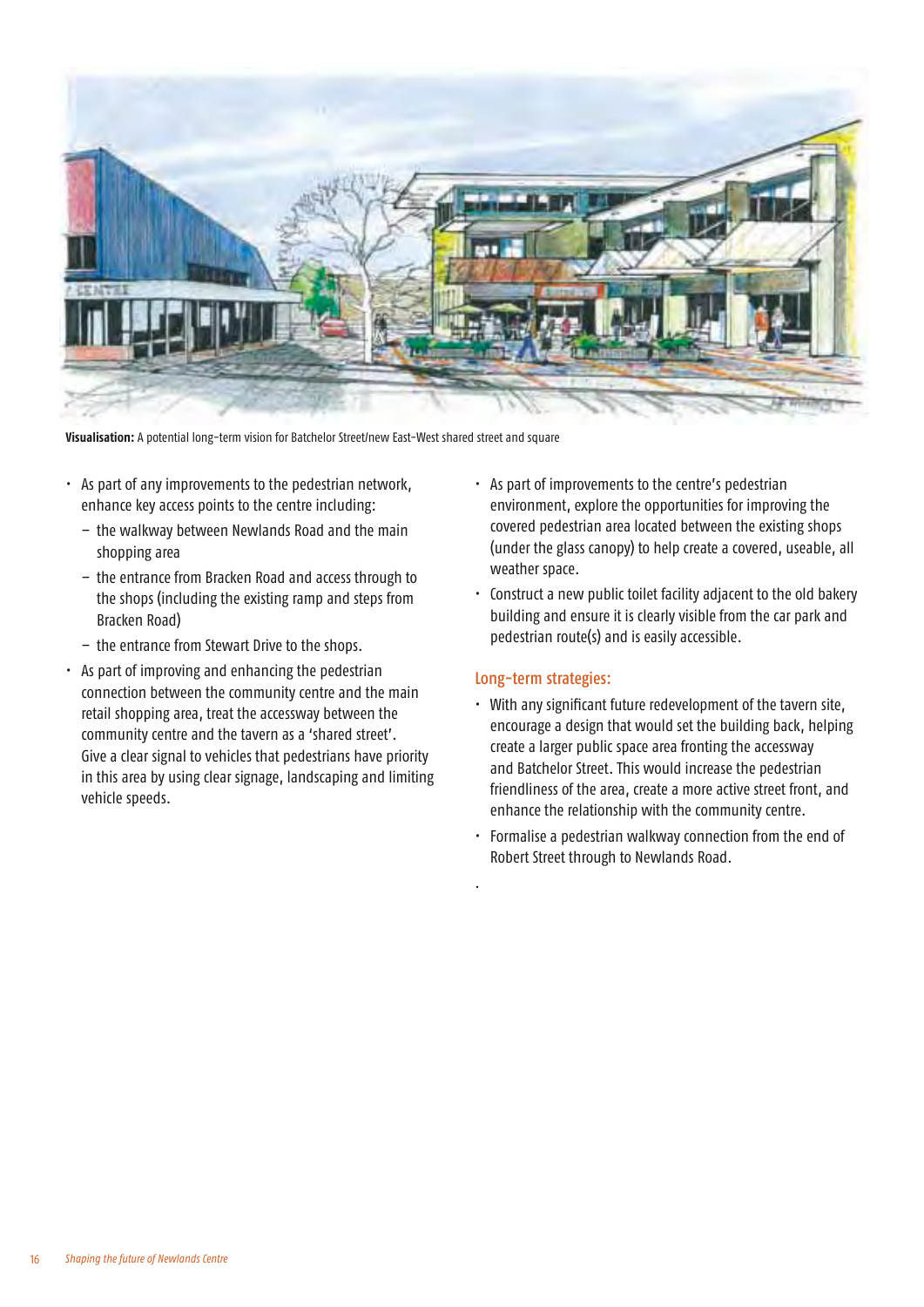# **(e) Urban form**

Improve the amenity of Newlands Centre by ensuring quality design of all new buildings and spaces.

### Explanation:

*Many buildings and spaces, including car parking areas, within the centre are currently in a poor state of repair, are poorly connected and unsafe. The urban form of the centre is also disjointed. A number of distinct sub-areas – such as the main shopping area (McMillan Court), Batchelor Street, and the Newlands Road commercial area – are poorly connected, especially for pedestrians.* 

*New development and redevelopment of existing sites and buildings within Newlands Centre should contribute to the creation of a more attractive, efficient, accessible and wellconnected urban area. New buildings and spaces that are welldesigned, attractive and consider the context of the wider centre in their design, will considerably improve the overall 'look and feel' of Newlands Centre as well as its day-to-day functioning as a district centre serving the local community.* 

### Short-term and ongoing strategies:

- $\cdot$  New development and redevelopment activities within Newlands Centre should be consistent with the urban design guidance provided in the District Plan design guide.
- $\cdot$  The Council will encourage the innovative, sustainable re-use of any existing buildings that are retained and incorporated into new developments.
- Ensure the two 'hubs' or anchors of Newlands Centre  $-$  the community centre and the main shopping area (McMillan Court) – are strongly linked and are the focus of the improved pedestrian network.
- Ensure the creation of good quality public spaces and carparking areas as part of any redevelopment activities or improvements to the pedestrian environment, for example:
	- visually reduce the scale of large areas of car parking and create a more pedestrian friendly environment by using planting, landscaping and surface treatments like paving
	- create an inviting character for the main shopping area with shop fronts opening directly to pedestrian routes/ footpaths and public open space areas, and awnings for weather protection
- ensure good quality landscaping compliments all new buildings and developments
- align new buildings to better define and enhance the quality of existing and proposed future public space areas.
- Protect the character, amenity and outlook of residential areas neighbouring the centre by ensuring the buildings are scaled appropriately.

### Long-term strategies:

- Encourage setbacks (floors above ground level are setback from the street front to make the building appear lower) for any redevelopment of the following sites, to maintain a 'pedestrian' scale and for amenity reasons:
	- corner of Stewart Drive and Batchelor Street
	- corner of Bracken Road and Stewart Drive; setbacks also to the car park to minimise overshadowing, provide privacy and reduce noise
	- Newlands Road for residential amenity and to provide privacy and reduce noise; also setback from the rear service lane to ensure adequate sun penetration to all units south of the steep bank up to the higher part of the site
	- northern-most retail group next to the old bakery building – setback to the pedestrian route.
- $\cdot$  Encourage the redevelopment and consolidation of the corner lot on Stewart Drive/Batchelor Street to provide a more appropriate building and higher intensity of use.
- $\cdot$  Ensure that the scale, mass and proportions of any new building development along Newlands Road reflects the original scale of smaller lot subdivision.
- Make the most of the strategic location of the southern 'entry' point to Newlands - the corner of Atkinson Street and Newlands Road – by requiring any significant redevelopment of the site to include a high quality building, integrated with public domain and pedestrian elements. The corner building on this site could be a feature building.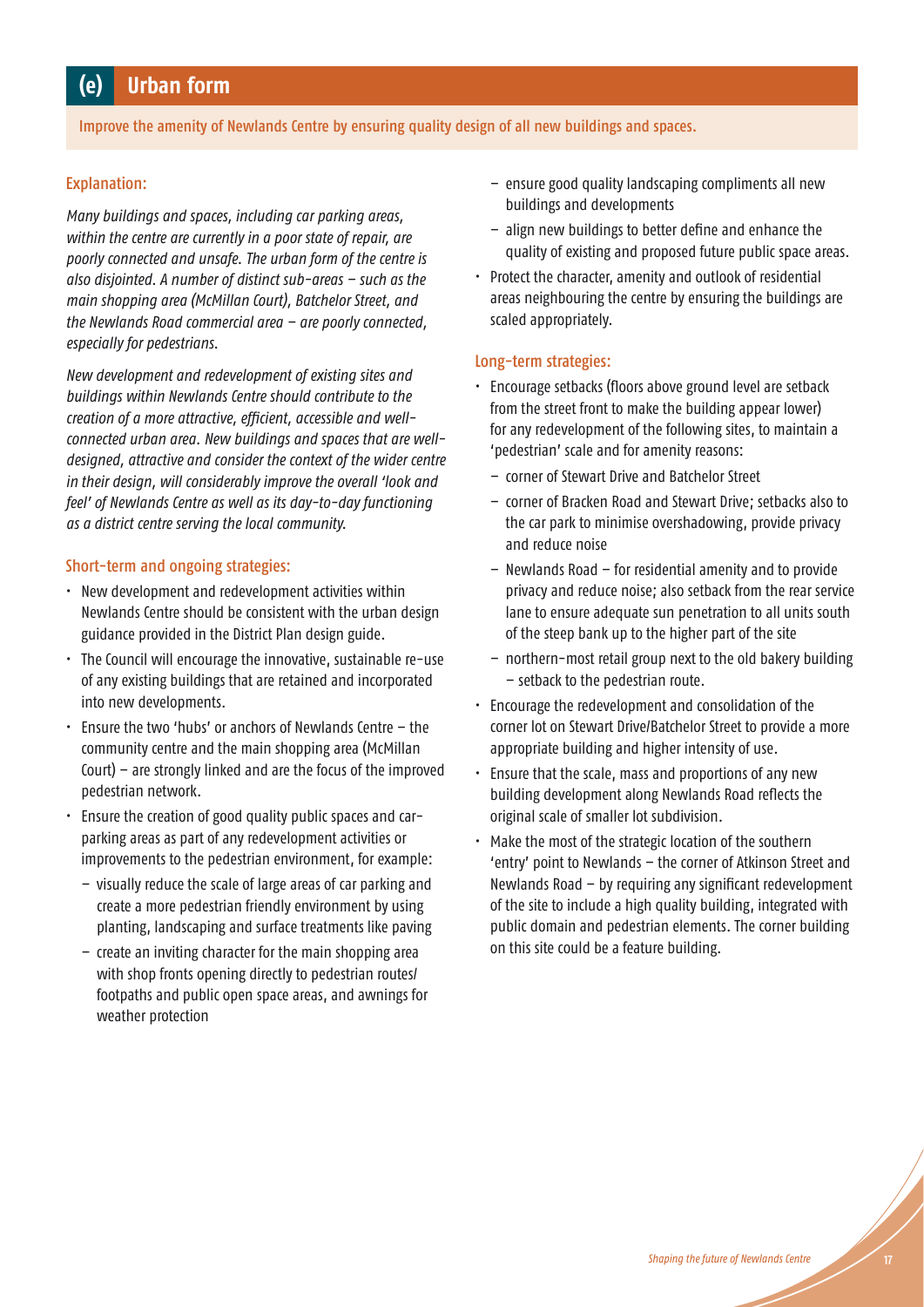# **2.3 Newlands Centre concept plans: possible short and long term development visions**

# **2.3.1 CONCEPT PLAN DEMONSTRATING KEY ELEMENTS OF THE SHORT-TERM VISION (1–5 YEARS)**

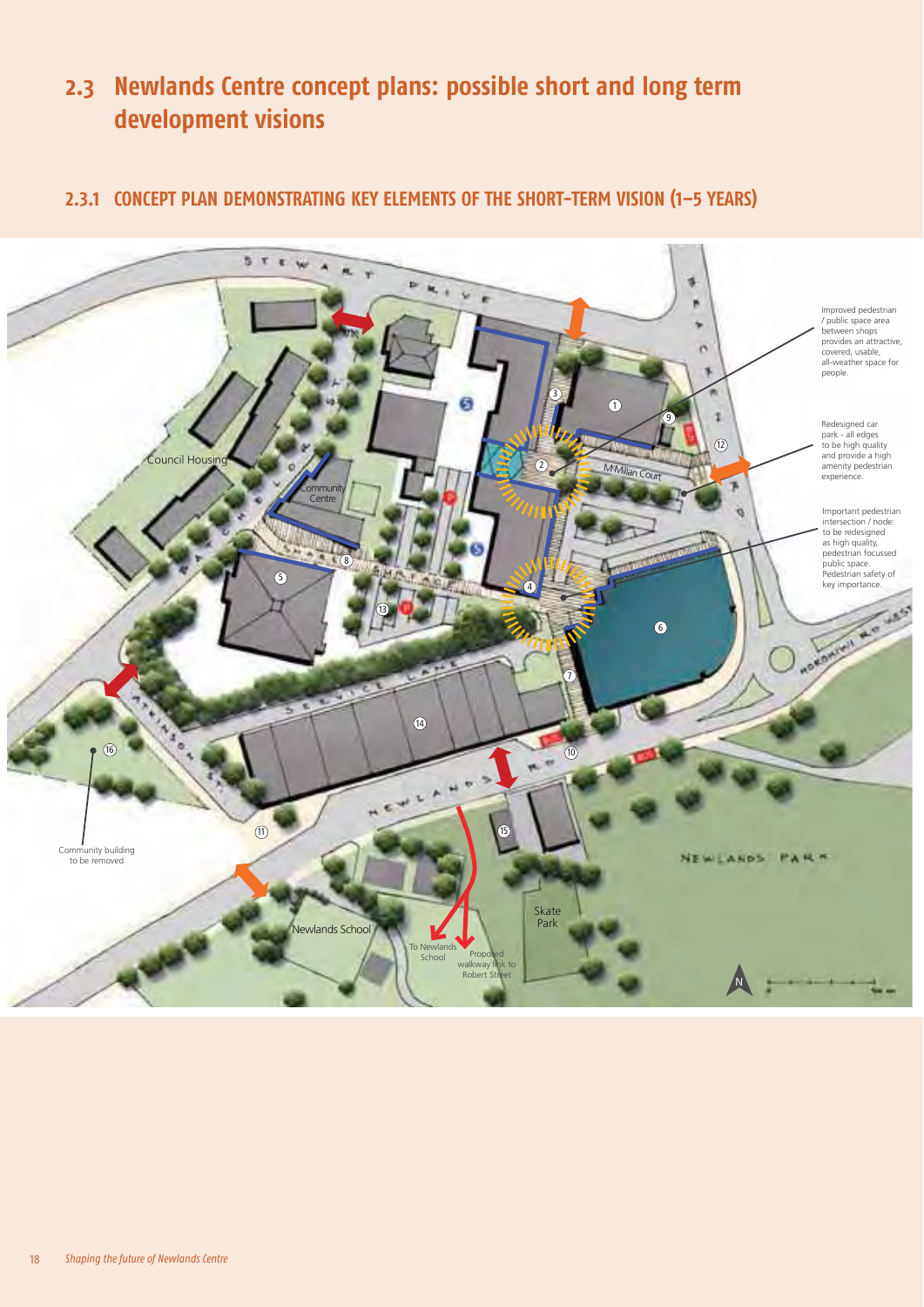# *Short Term Development Vision, 1-5 years*

# LEGEND

| LEGEND              |                                                                                                                             | (6)                    | Potential supermarket development. Active building frontage<br>to the main car park. Clear and visible pedestrian access<br>to existing retail and proposed supermarket entry. Parking<br>underneath supermarket - access off Newlands Road. |
|---------------------|-----------------------------------------------------------------------------------------------------------------------------|------------------------|----------------------------------------------------------------------------------------------------------------------------------------------------------------------------------------------------------------------------------------------|
|                     | public open space                                                                                                           |                        |                                                                                                                                                                                                                                              |
|                     | open space                                                                                                                  |                        | Development subject to road stopping application - to be<br>consulted on at a later date.                                                                                                                                                    |
|                     | pedestrian network                                                                                                          | $\left(7\right)$       | Retain and enhance the walkway linkage to Newlands Road.                                                                                                                                                                                     |
|                     | existing buildings                                                                                                          |                        | Supermarket to provide awnings and lighting to ramped<br>section alongside its western edge including wrapping<br>around to Newlands Road.                                                                                                   |
|                     | potential new development                                                                                                   |                        |                                                                                                                                                                                                                                              |
|                     | active frontages                                                                                                            | (8)                    | Proposed East-West shared access link. Surface treatment<br>is to be consistent with the pedestrian network through<br>the site. Link to be used by a range of users, but priority to                                                        |
|                     | parking                                                                                                                     |                        | be given to pedestrians. Appropriate signage and safety<br>measures required. Access to be negotiated.                                                                                                                                       |
| $\overline{S}$      | service area                                                                                                                | $\left 9\right\rangle$ | New public toilets, well lit and visable from street, bus stop,<br>and car parking area.                                                                                                                                                     |
| <b>BUS</b>          | bus stop                                                                                                                    |                        | Improved safety for pedestrian access across Newlands Road.                                                                                                                                                                                  |
| <b>NIVE</b>         | new pedestrian focal point                                                                                                  | (10)                   | To be subject to more detailed design process. Could include<br>new pedestrian crossing and bus stop relocation.                                                                                                                             |
|                     | existing pedestrian crossing (zebra)                                                                                        | (11)                   | Investigate re-opening Atkinson Road to left in-left out traffic<br>with kerb widening to prioritise pedestrians and to slow<br>vehicle speeds.                                                                                              |
|                     | enhanced pedestrian crossing point<br>(indicative location)                                                                 | (12)                   | Consider relocating the Bracken Road pedestrian crossing<br>to form continuation of East-West link alignment if car park                                                                                                                     |
| <b>KEY ELEMENTS</b> |                                                                                                                             |                        | entry moves north with supermarket development.                                                                                                                                                                                              |
| (1)                 | Potential retail/commercial development active frontages of<br>redeveloped building should be provided (minimum 70 per      |                        | Formalise car parking areas,                                                                                                                                                                                                                 |
|                     | cent transparency) where shown.                                                                                             | (14)                   | As part of any new development proposals, buildings on                                                                                                                                                                                       |
| $\left( 2\right)$   | Enhance area as a focal point for pedestrian activity<br>comprising attractive, usable space.                               |                        | Newlands Road to provide pedestrian entry canopies to<br>footpath. Relocate footpath to front of buildings to improve<br>pedestrian safety.                                                                                                  |
| $\binom{3}{ }$      | Remove small canopy from North-South link, redesign public<br>space area to work with proposed pedestrian focal point at 2. |                        | Fire station building to be removed if Fire Service relocates,                                                                                                                                                                               |
| $\left( 4\right)$   | Improved pedestrian conditions. Southern most shop 'turns<br>the corner' with window to improve safety.                     |                        | enabling space to be potentially redeveloped as a community<br>park including a new community playground.                                                                                                                                    |
| (5)                 | Require active frontage to the tavern site (fronting accessway)<br>with any significant redevelopment proposal.             | (16)                   | Investigate the opportunities (and their feasibility) for<br>redevelopment of the the former Community House site.                                                                                                                           |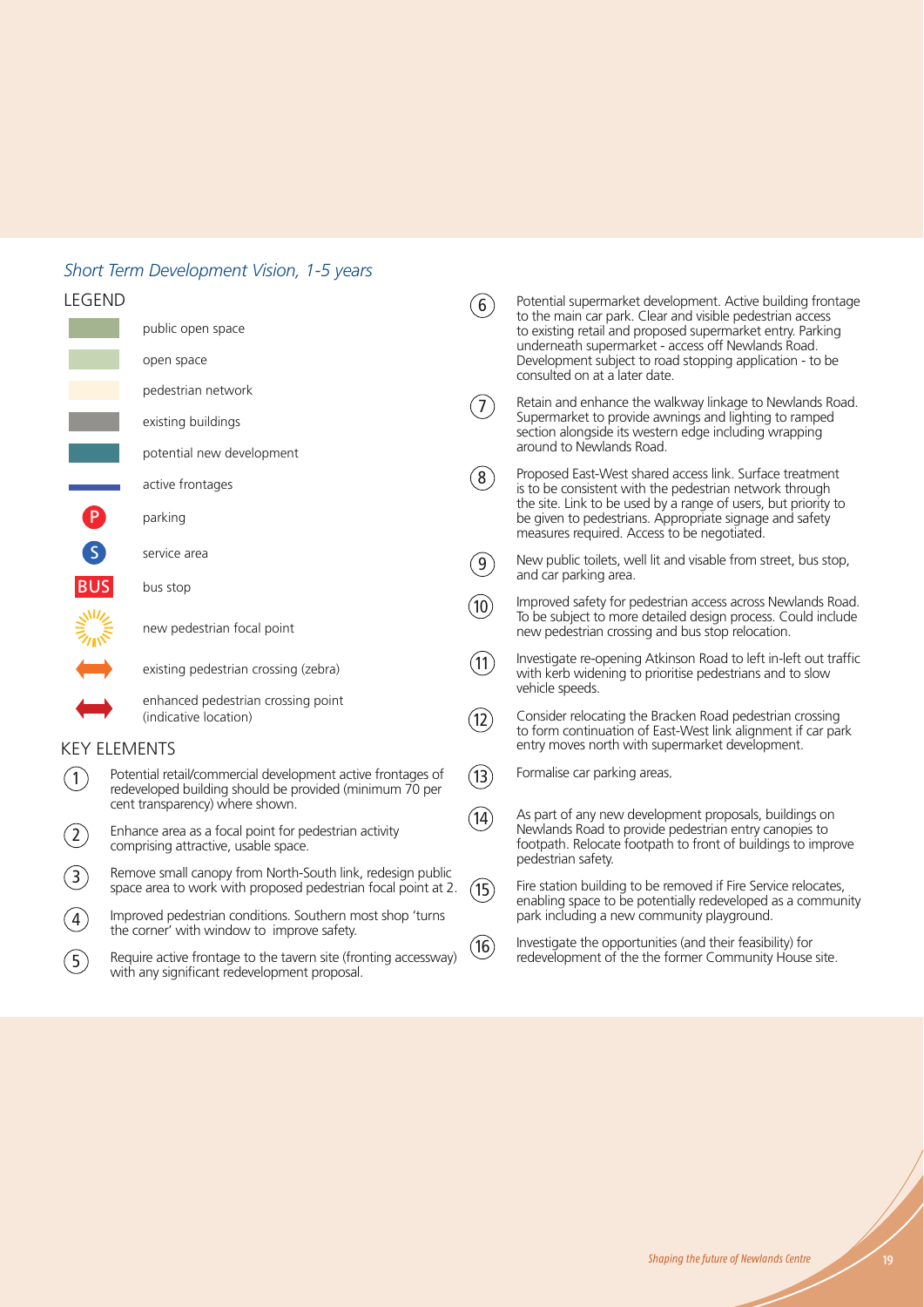## **2.3.2 CONCEPT PLAN DEMONSTRATING KEY ELEMENTS OF THE LONG-TERM VISION (LOOKING FORWARD 20 YEARS)**